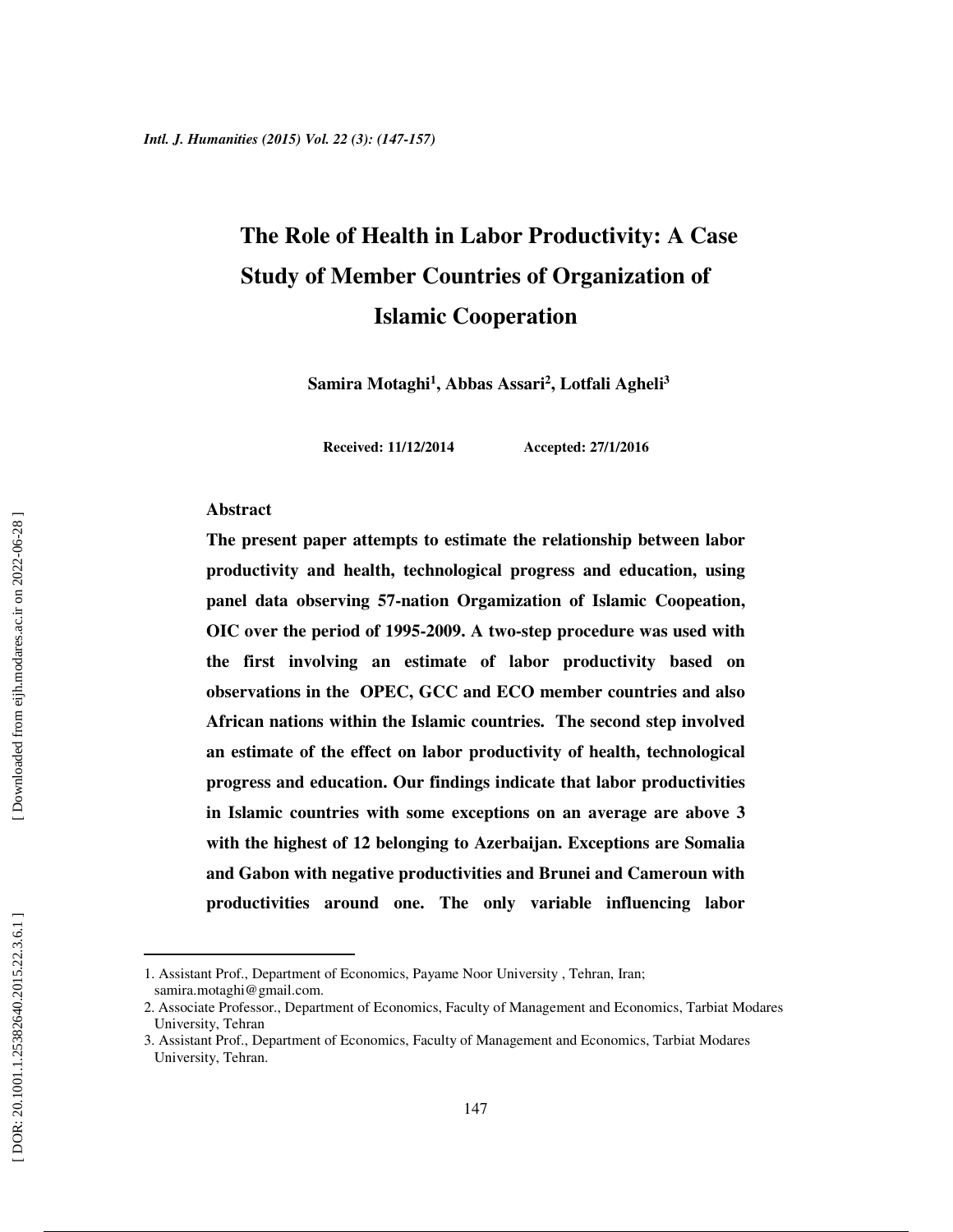**productivity in the Islamic countries is health with technology and education having no meaningful influence.** 

**Keywords: Health; Labor Productivity; Islamic Countries; OIC.** 

### **1. Introduction**

At one time or another various contries across the world witness their population moving from rural areas, normally with high rates of bith and death, to urban, industrial areas ordinarily with high rates of birth and death. Hence, the working age population (15-64 years) grows faster than the mere consuming population (65 years and above), leading to a reduction in the working age population and an increse in the dependent, consuming population (Lee, 2006). Countries experiencing a reduction in the working age population ratio will find it crucial to focuss on raising their labor productivity as a way of meeting the deficeit supply caused by a reduction

in the ration of the working age to total population (Fisher and Hostland, 2002; Shaw, 2002 and Deiwert et al., 2009). Here, a system will be needed that develops the required conceptual and empirical basis for monitoring labor productivity, identifying its determinants and controlling for its impacts. The experience of most developd and some developing countries reveals that the economic grwoth is positively and substantially affected by productivity, particularly labor productivity. For example more than 50 percent of economic growth in both South Korea and Singapour has been accounted for by productivity increses (Chadha, 2008) with labor forming an important constituent. Labor productivity is under the influence of many vaiables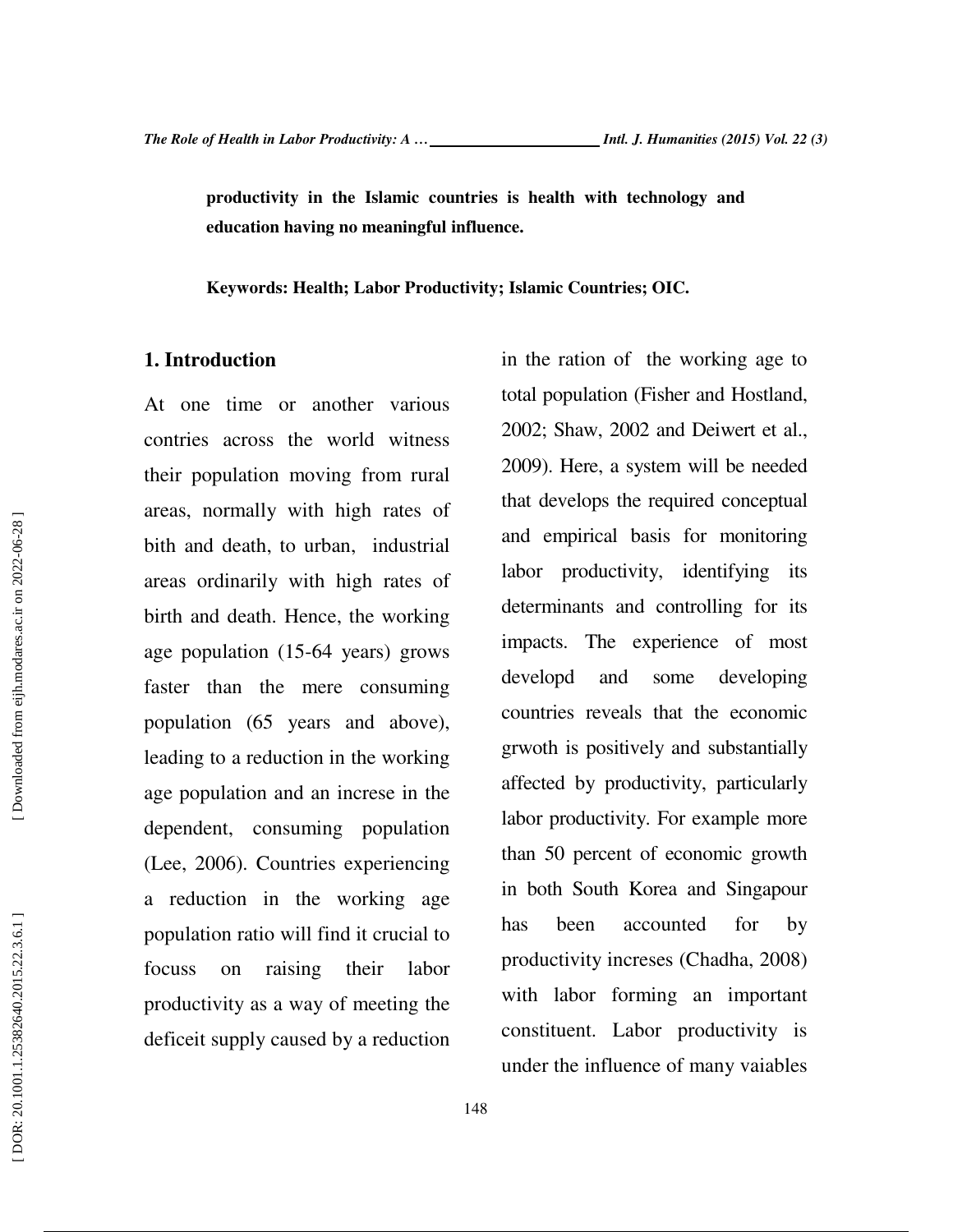and its improvement is affected by a variety of policies (see, for example Saari, 2006; Khazabi, 2008 and Deiwert et al., 2009). The three most prominent explanatory variables of the labor productivity are: education, health and technological progress. The education variable is ordinarly is measured by the avrage years in schooling of the labor force or public or private expenditures on education. An increse in either yesrs in schooling or expenditures on education is expected to improve the labor productivity indices (Yunhua et al., 2000: Duryea and Page, 2002 and Razzak and Timmins, 2007). Another variable that is expected to affect labor productivity is health, which is normally measured by life expectancy or by expenditures apprpriated to education. The explanatory power of technological progress as a determinant of labor productivity is aslo strong. This variable is usually proxied by the growth rate of total productivity or by growth rate of technological exports (Singh, 2004 and Jajri and Ismail, 2009). A question that has not been attempted and that we intend to take up in this paper is how these explanatory variables are likely to affect labor productivity in the particular cultural set up of Islamic countries. Finding an anwer to this question is particularly important because the problem of working age ratio and the concomitant rise in defeceit supply is especially acute in this group. Since the labor productivity in these countries is either unobserved or where observed is unavailable, we opted estimate this variable first and proceed to study how education, health and technological progress affect it second. Hence, more broadly speeking, our final goal is to see how human capitalas manifested in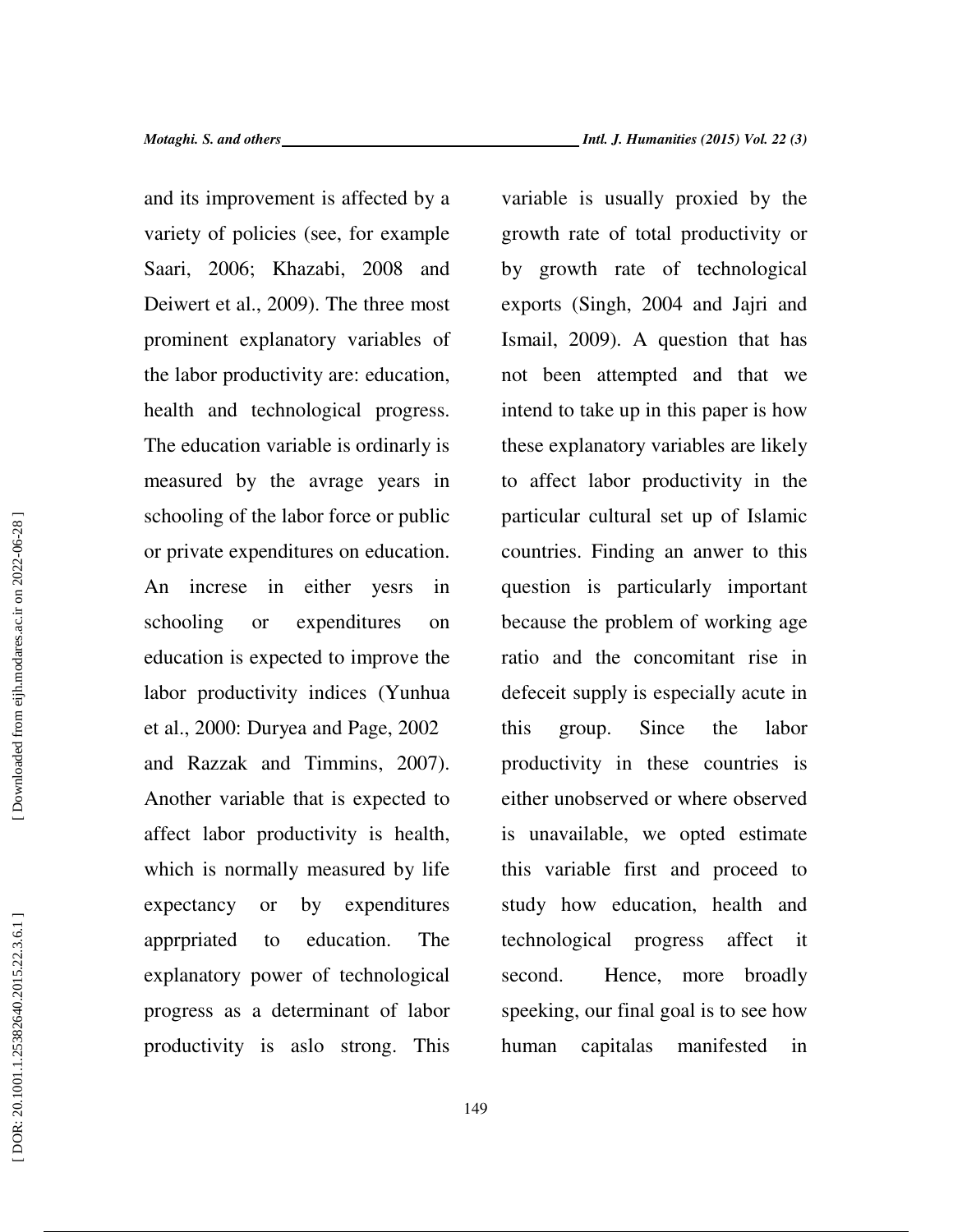education and heath together with productivity affect labor in Islamic countries. This is expected to bring labour productivity studies in these countries up to date compared to the studies available from other countries and add further to empirical evidence already available on the issue. More formally, this paper aims at arriving at a quantitative picture of labor productivity in Islamic countries and how much it is influenced by human capital and technological progress.

### **2. Research Methodology**

The empirical model estimatig labor productivity by country can be represented as:

 $Dq / q = da/a + b_1 dk / k + b_2 dn/n$ 

Dq / q – dn/n = da/a +  $b_1$  (dk/k -dn/n) (2)

Where Dq/q masures GDP growth rate, da/a is the growth rate of total factor productivity, dk/k the growth rate of capita, and dn/n the

growth rate of labor. The parameters  $b_1$  and  $b_2$  are elascticity of output with respect to kapital and elasticity of output with respect to labor respectively. The expressions 1- b<sup>1</sup>  $+b_2$  and da/a + b<sub>1</sub> (dk/k-dn/n) are indicative of constant returns to scale and labor productivity respectively. To measure the effect of education( $x_1$ ), health( $x_2$ ) and technological progress $(x_3)$  on labor productivity(y), we use the following empirical model:

 $y = b_0 + b_1 x_1 + b_2 x_2 + b_3 x_3 + \mu(3)$ Where, with the exception of y all other variab les are observed. The variable y is determined via above equation (2).

 The data consists of annual observations made across 56 membersa of the Organization of Islamic Cooperation observed over the period of 1995-2009. These countries are spread over four continents. Based on a type of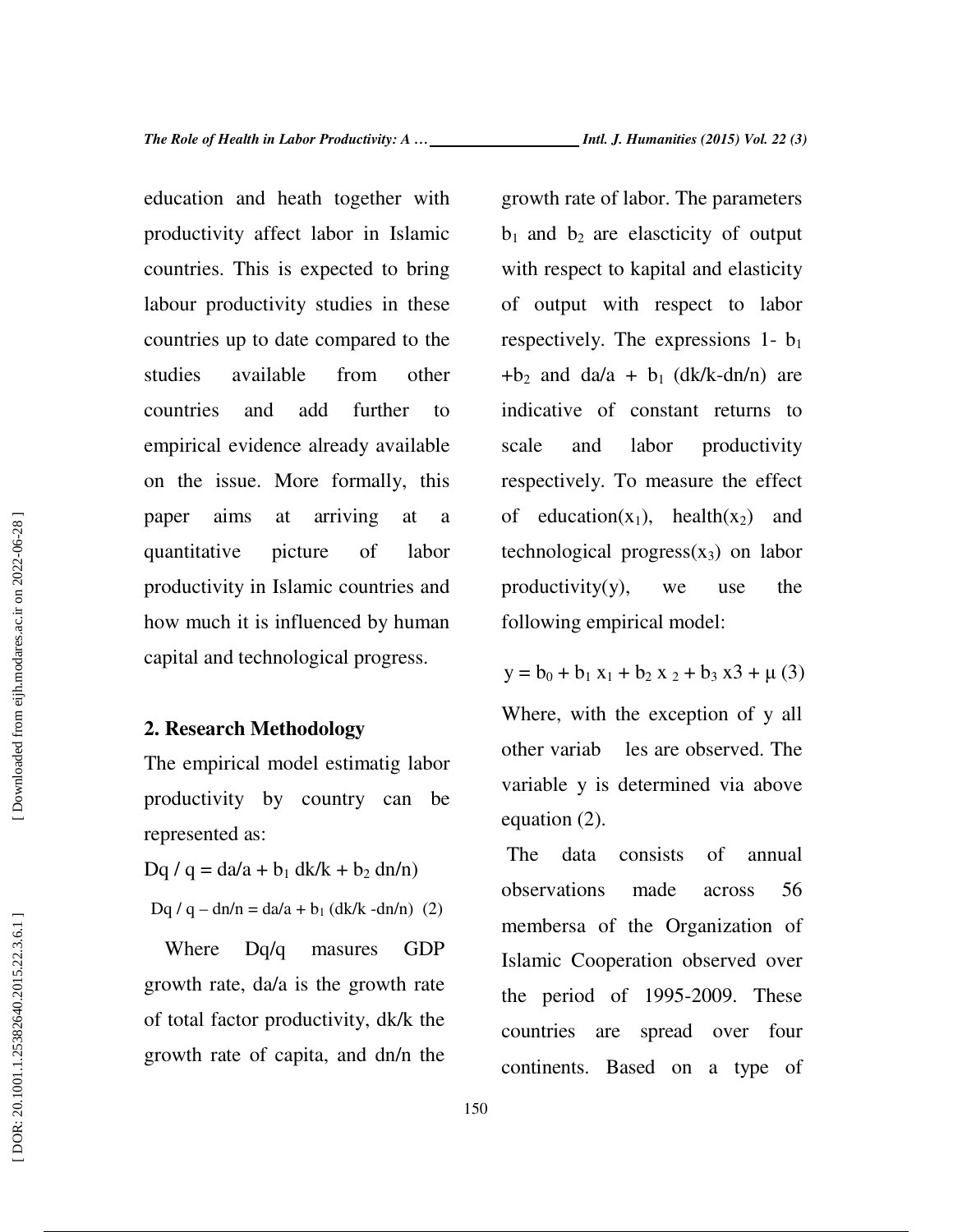*Motaghi. S. and others Intl. J. Humanities (2015) Vol. 22 (3)*

official classification adopted, ther OIC represents Arab, African, and Asian countries. The Arab countries, especially the members of the Persian Gulf Cooperation Council hold a strong position the Organization. For the purpose of this paper, we take the Arab countries, to represent the strong representative of OIC, the OPEC members to represent major oil exporting countries and the ECO members to represent Central Asian countries. The data is commpiled from the World Bank, the World Health Organization and their afiilates.

membership in the OIC over the period of 1995-2209. The part two presents and discuesss parameter estimates for the effect of the growth of education, health and technological progress on labor prodcutivity growth by membership in the ECO, the African Union and the Persian Gulf Cooperation Council.

## **3.1. The Growth Rate of Labor Productivity**

Our labor productivity growth estimates reveal that with the exception of a few, the avergae

The econometrics strategy is based on Pannual Data bioalypis strategy is the propriate these strategy is the stationary and stationary and strategy is the problem of stationary and stationary and the problem of stationary estimates are unbiased and dependable. also figure for all Islamic countries is above 3 percent . Exceptions are

### **3. Results and Discussions**

The estimates of the paper are presented and discussed in two parts. The part one reports the labor productivity growth estimates by Somalia, and Gabon with a negative productivitivity growth rate and Brunei and Cameroun with labor productivity growth rates in the neighbourhood of 1 percent (Tables 1- 3). The average annual labor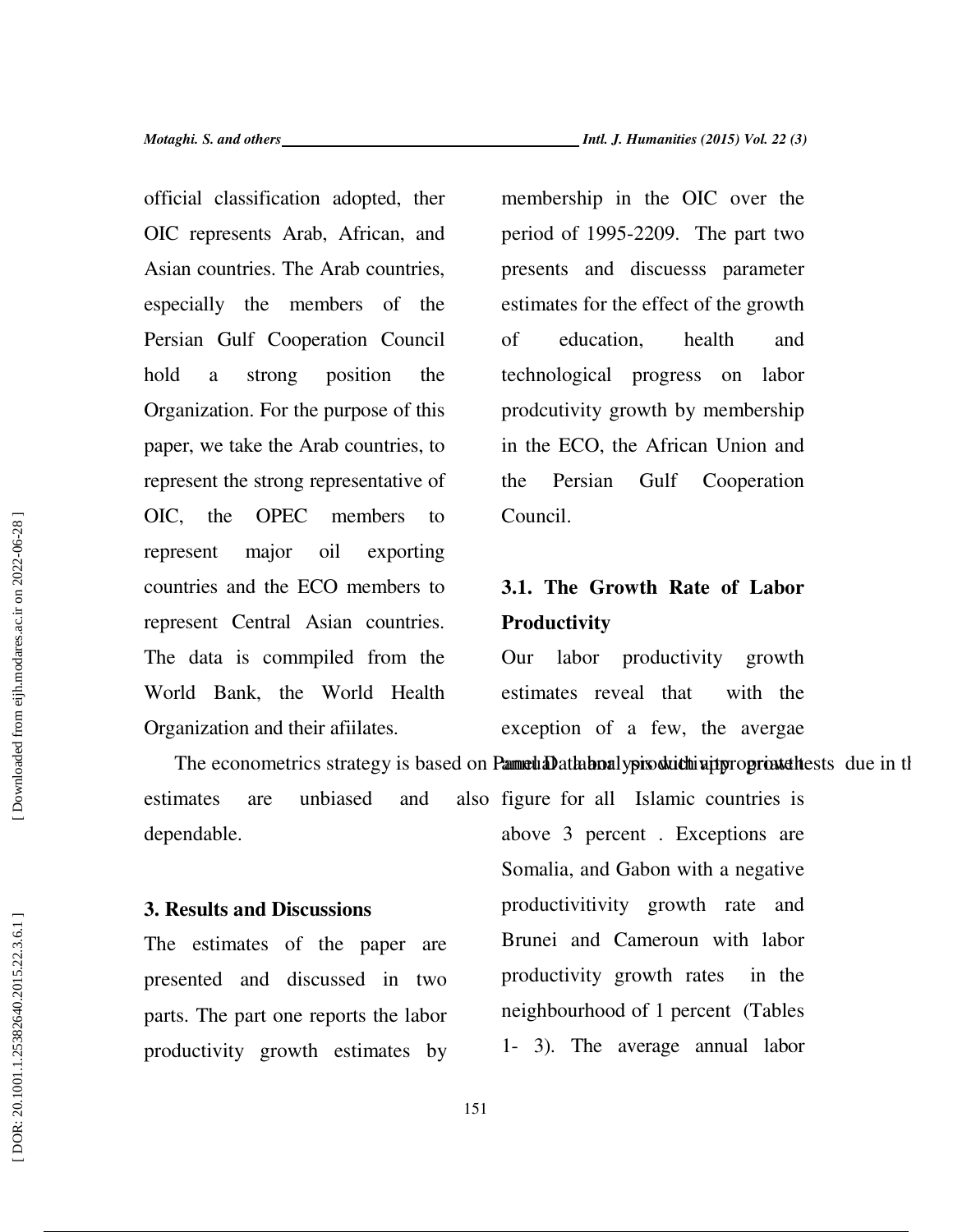productivity growth with average taken over the 1995-2009 period and also over the members of the ECO is about 6.29 percent The corresponding figure for members of the GCC, the OPEC and the AU is 4.92, 4.65 and 3.41 percent, respectively. Within the ECO membership, the annual average labor productivity growth rate of Azerbayejan, Tukmenistan and Tajikistan over the period of 1995- 2009 are 11, 9.5 and 8.8 percent, respectively. These figures are the highest among the countries of the OIC shown the superior labor

 productivity growth performance of these countries upon gaining independence from the Ex- Soviet Union. Within the OIC members, the AU members scored lowest in their labor productivity growth rate. Egypt and Borkina Faso with annual average labor productivity growth figures of around 6 percent are however exception to the rule.

**Table 1** Labor Productivity over period of 1995-2009 in Persian Gulf Cooperation Council

| Country                 | abor Productivity<br><b>Annual Average)</b> |  |
|-------------------------|---------------------------------------------|--|
| Bahrain                 | 5.58                                        |  |
| United Arab<br>Emirates | 5.34                                        |  |
| Kuwait                  | 4.96                                        |  |
| Oman                    | 2.69                                        |  |
| Oatar                   | 7.72                                        |  |
| Saudi Arabia            | 3.37                                        |  |
| Average                 | 4.92                                        |  |

Source: Research Findings

| <b>Labor roductivity</b> |  |
|--------------------------|--|
| (Annual Average)         |  |
| 4.02                     |  |
| 11.22                    |  |
| 4.50                     |  |
| 4.31                     |  |
| 5.36                     |  |
| 5.93                     |  |
| 8.80                     |  |
| 4.38                     |  |
| 9.50                     |  |
| 4.83                     |  |
| 6.29                     |  |
|                          |  |

**Table 2** Labor Productivity Growth Rate during 1995-2009 in ECO Countries

Source: Research Findings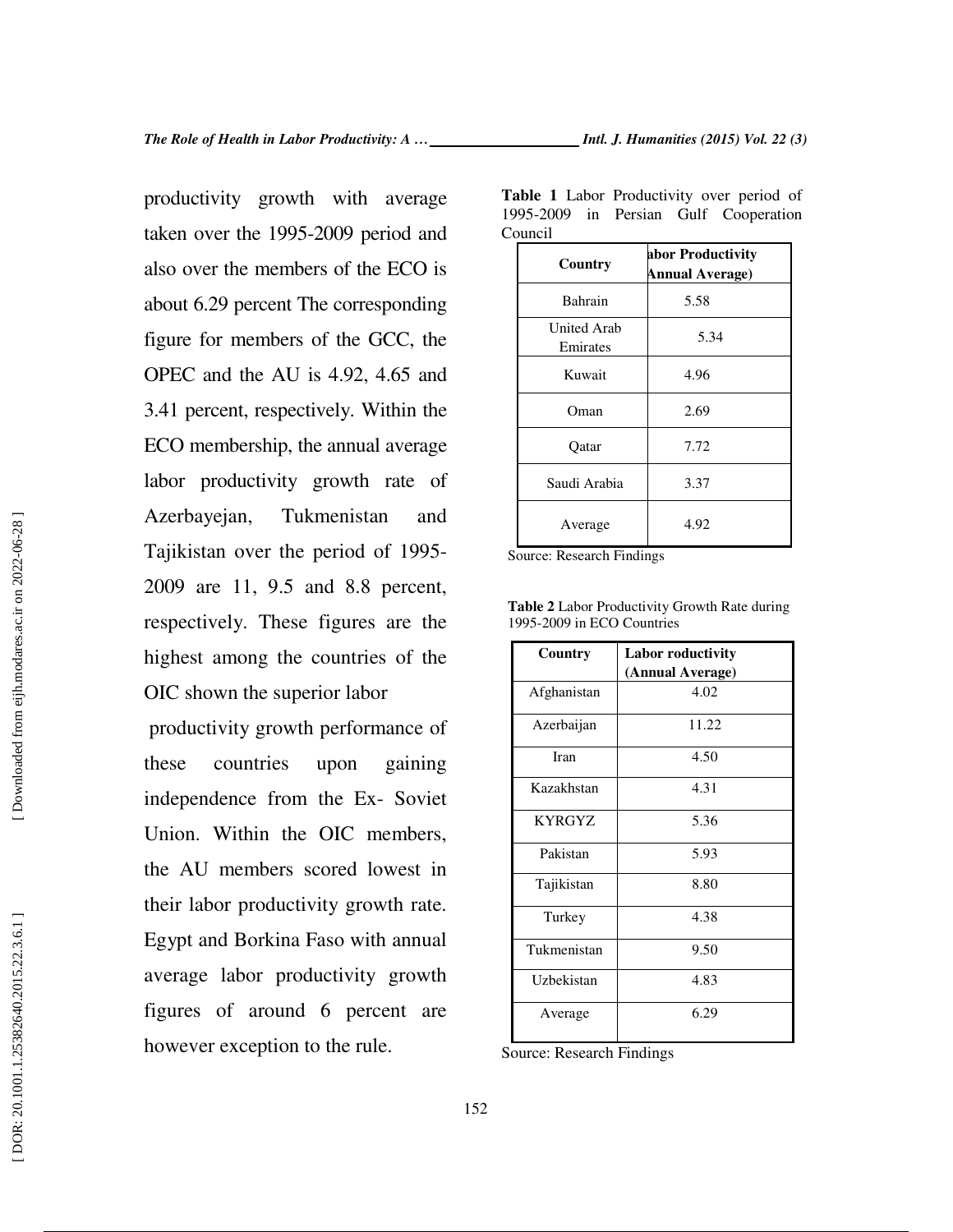| Country       | <b>Labor Productivity</b><br>(Annual Average) |  |
|---------------|-----------------------------------------------|--|
| Algeria       | 3.05                                          |  |
| Equador       | 5.60                                          |  |
| <b>Iran</b>   | 4.5                                           |  |
| Iraq          | 4                                             |  |
| <b>KUWAIT</b> | 4.96                                          |  |
| Libya         | 3.09                                          |  |
| Saudi Arabia  | 3.37                                          |  |
| <b>OATAR</b>  | 7.72                                          |  |
| Nigeria       | 4.91                                          |  |
| Average       | 4.65                                          |  |

**Table 3** Labor Productivity over the Period of 1995-2009 by OPEC members

Source: Research Findings

| <b>Table 4</b> Labor Productivity over 1995-2009 by |
|-----------------------------------------------------|
| <b>Africamn Union Countries</b>                     |

| Country      | <b>Labor Productivity</b> |  |  |
|--------------|---------------------------|--|--|
|              | (Annual average)          |  |  |
| Algeria      | 3.05                      |  |  |
| Benin        | 4.92                      |  |  |
| Burkina-Faso | 6.20                      |  |  |
| Cameroon     | 0.99                      |  |  |
| Chad         | 6.02                      |  |  |
| Congo        | 3.51                      |  |  |
| Democratic   |                           |  |  |
| Republic of  | 3.14                      |  |  |
| Congo        |                           |  |  |
| Eygpt        | 6.12                      |  |  |
| Erithrea     | 3.29                      |  |  |
| Guyana       | $-2.13$                   |  |  |
| Kenya        | 4.91                      |  |  |
| Lybia        | 3.09                      |  |  |
| Niger        | 3.51                      |  |  |
| Nigeria      | 4.91                      |  |  |
| Senegal      | 4.01                      |  |  |
| Somalia      | 0.97                      |  |  |
| Sudan        | 4.77                      |  |  |
| Togo         | 4.12                      |  |  |
| Tunisia      | 3.05                      |  |  |
| Average      | 3.41                      |  |  |

Source: Research Findings

### **3.2. Parameter Estimates**

The question of how do education, health and technological progress affect labor productivities across the countries and overtime is addressed in this section. For that purpose we have meausred education by expenditues on education, health by life expectancy at birth and technological progress by exports of technology.

To decide on wheter the standard OLS estimation procedure is effiecnt for our purpose or not, we have used the most appropriate available test, namely: the "constrained F test". In the case of panel data, the OLS estimation procedure gives efficient estimates provided all intercepts have an equal value. Hence, the constrained F test is used to see whether intercepts are the same of not. It happens that the calculated F is larger than the value obtainable from the F table (Table 5).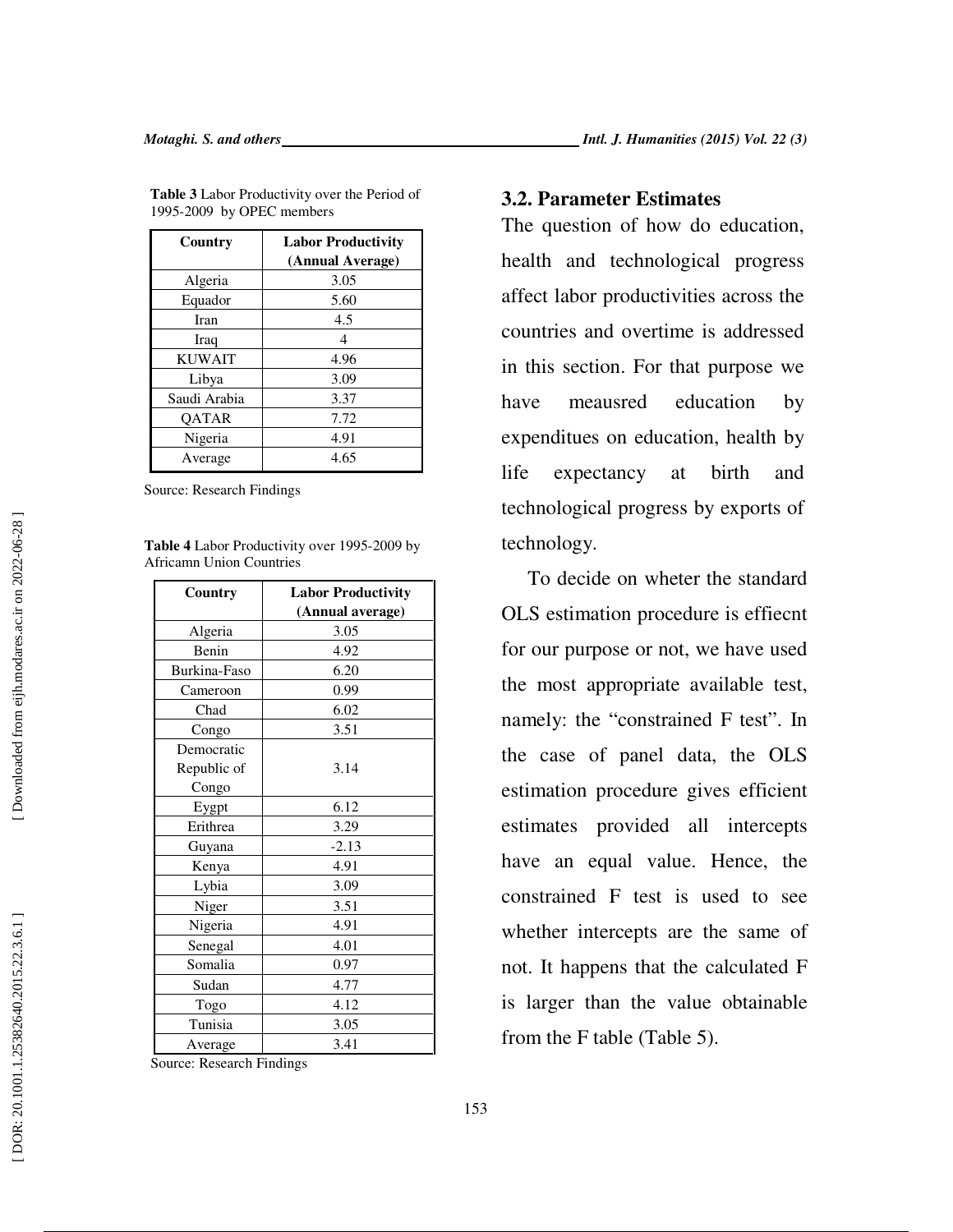**Table 5** Contrained F Test

| <b>Test Statistice</b> | <b>Percent Error(Prob)</b> |
|------------------------|----------------------------|
| 19.28                  | $^{08}$                    |

Source: Research Findings

The constrained F test reveals that the null hypothesis of intercepts having an equal value is rejeted.The next stage is to use the Hausman test to determine whether a fixed coefficient model is more apprpriate or a random one.

**Table 6** Hausman Test

| <b>Test</b>       | Percent     |
|-------------------|-------------|
| <b>Statistics</b> | Error(Prob) |
| 13.87             | .0003       |

Source: Research Findings

Clearly, the Hausman test reveals that the fixed effect model is a more appropriate model than the random effect (Table 6).

The stationarity problem is handled by an auto-regressive model of order 3 (AR 3) that removes auto colinearity in variables and resolves the stationarity problem in model choice.

After safeguarding for robutness of econometric model, we proceeded to estimate the parameters that determine how the growth in variables expenditures on education, life expectancy at birth and exports of technology affect labor productivity in the case of Islamic countries (Table 7).

Based on the DW test statistics in Table7, we can see that our AR (3) component of the model has corrected for autocorrelation. Furthermore, only health has statistically signifant effect on labor productivity so that an incerese in life expectancy of one year leads to a 6.2 increase in the labor productivity.None of the other variables, namely education and technological progress do have any meaningful effect on labor

DOR: 20.1001.1.25382640.2015.22.3.6.1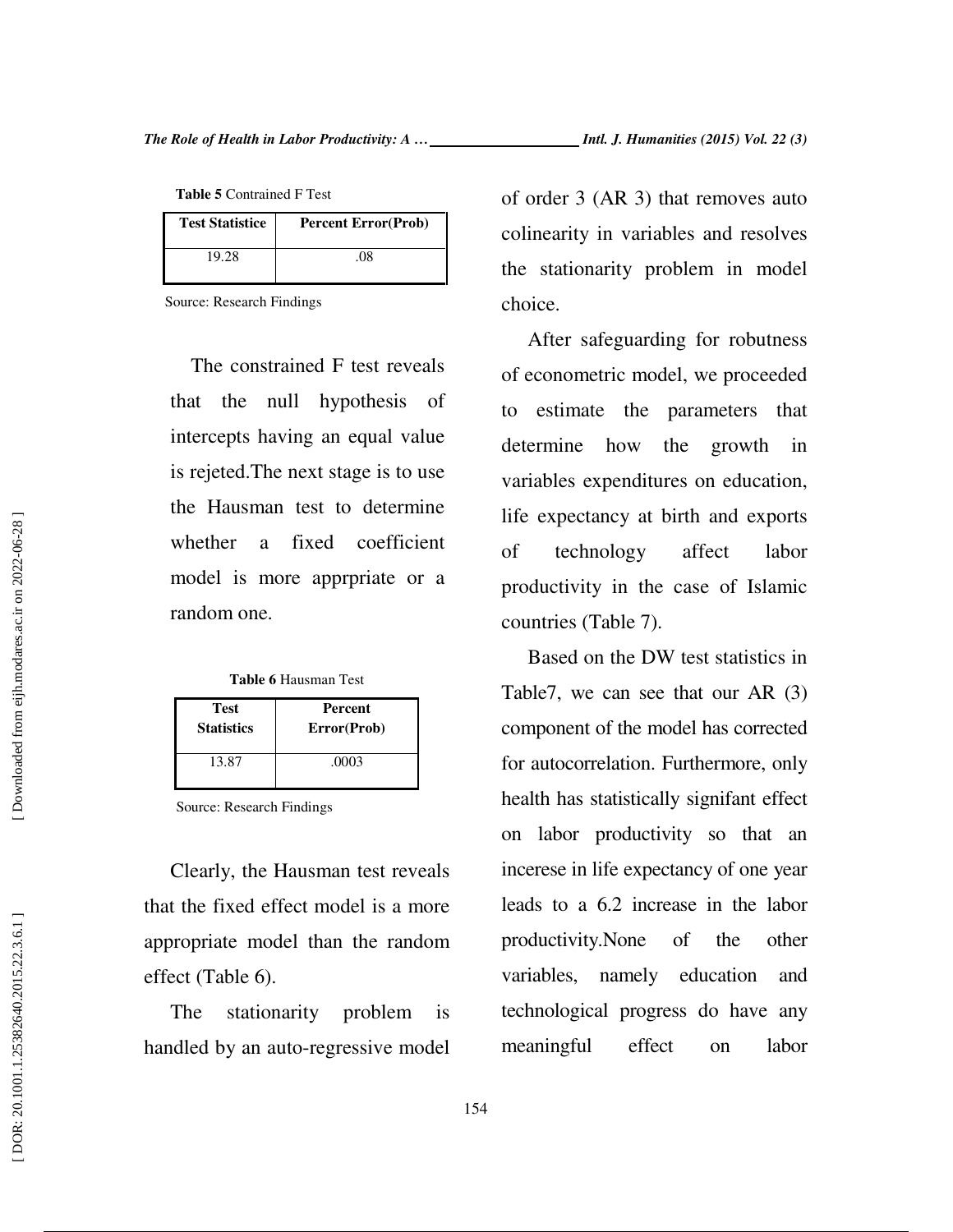productivity in the case of Islamic countries. However, this result might be sensitive to the type of expenditures on education considered with expenditures at the secondary level education versus college level making a difference. The health factor as important as this paper shows determines the future course of labor productiivity growth in the Islamic countries. So, economic policy standpoint investments in the helath secotr will pay off much better than investments in the education or export sector.

**Table 7** Parameter Estimates of Labor Productivity Model

| Variables          | Coefficients | Prob.  |
|--------------------|--------------|--------|
| C                  | -424.7804    | 0.0285 |
| LIF?               | 6.200851     | 0.0227 |
| RES?               | $-15.88842$  | 0.2636 |
| ED?                | 1.231986     | 0.4482 |
| AR(3)              | 0.433058     | 0.0971 |
| 0.683195           |              |        |
| R-squared          |              |        |
| 0.502164           |              |        |
| Adjusted R-squared |              |        |
| 3.773907           |              |        |
| F-statistic        |              |        |
| 0.003829           |              |        |
| Prob(F-statistic)  |              |        |
| 2.12               |              |        |
| Durbin-Watson Stat |              |        |

Source: Research Findings

### **References**

- [1]. Afonso, A., L., Schuknecht and V., Tanzi (2005). "Public Sector Efficiency: An International Comparison". *Public Choice*, Vol. 123, Pp. 321–347.
- [2]. Arrow, K.J., H.B.Chenery, B.S.Minhas and R.M.Solow (1961). "Capital-Labor Substituation and Economic Efficiency". *Review of Economics and Statistics*, 43:50-225.
- [3]. Auster, R., Levenson, I. and Sarachek, D. (1969) , "The Production of Health, an Exploratory Study". *Journal of Human Resources*, 4: 411-36.
- [4]. Avery, G, (2002). "Comparative Efficiency of National Health Systems Developed Countries Must Pay Attention to Wider Issues in Helping Developing Countries". *Public Health Medicine*, 5; 324(7328): 48.
- [5]. Berger, M. and Leigh, J. (1989), "Schooling, Self-selection and Health". *Journal of Human Resources*, 24:433- 55.
- [6]. Behrman, Jere R. And Anil B. (1988). "Health and Nutrition". *Handbook of Development Economics*, Vol. I, Amsterdam: North Holland.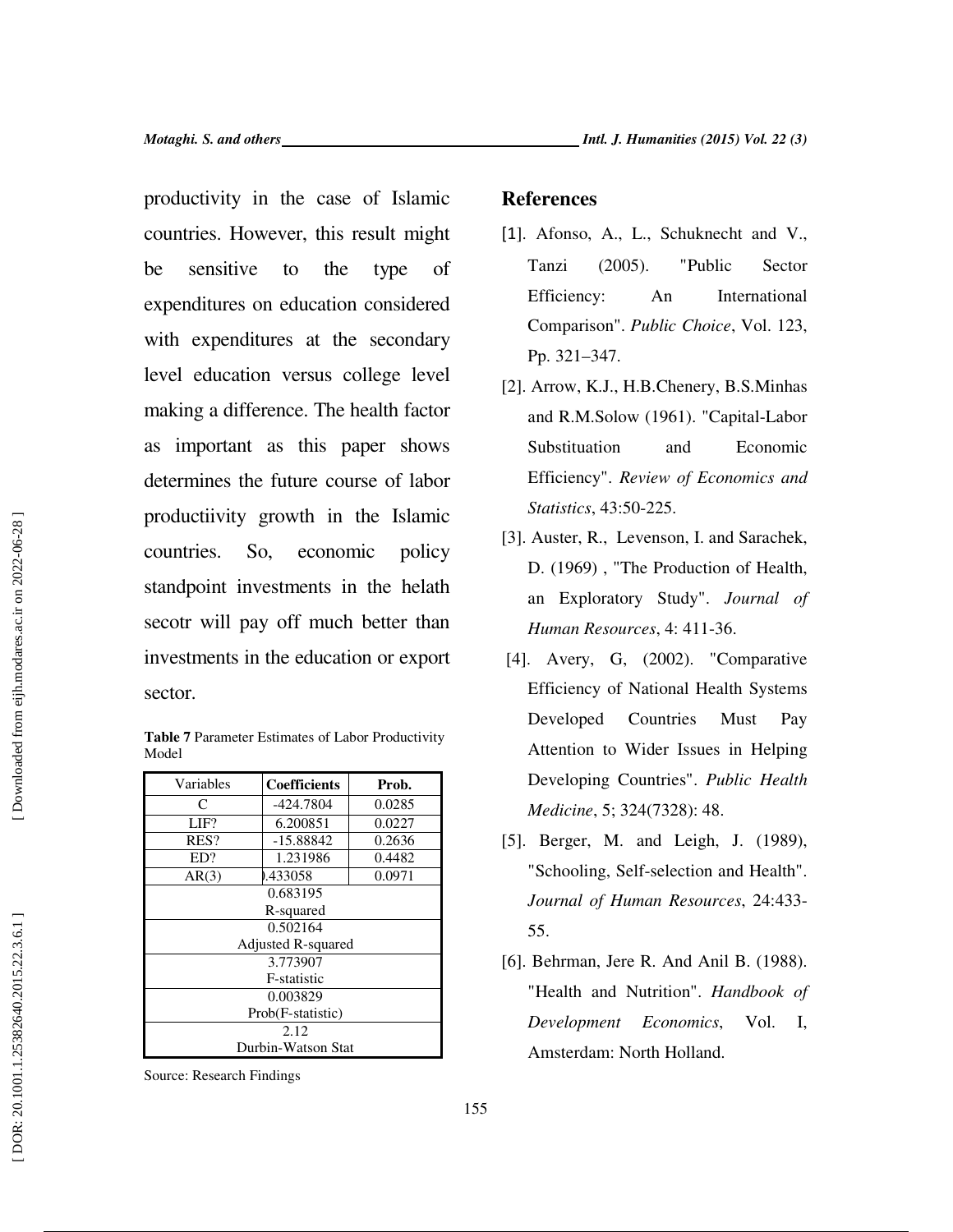- [7].Chansarn, S. .(2010). "Labor Productivity Growth, Education, Health and Technological Progress: A Cross-Country Analysis". *Economic Analysis & Policy*, Vol. 40, No. 2, September 2010.
- [8]. Fuchs, V., (1994).*The Future of Health Policy*, Harvard University Press: Cambridge.
- [9].Fayissa, B. (2008), *A Health Production Function for Sub-Saharan Africa (SSA*), Department of Economics and Finance .
- [10]. Hazam, M. (2006). "Longevity and Lifetime Labour Input: Data Implications". *CEPR Discussion Paper*, No. 5963.
- [11].Saari, S., (2006). "Productivity: Theory and Measurement in Business". Finland: European Productivity Conference.
- [12]. Wor;ld Bankl (2009). *Data-Country Classification*, World Bank, Available

on http://wwww.worldbank.org. Accessedd May 10, 2009.

[13]. Yunhua, L., C. SoonBeng and L. WenZhi (2006). "Education, Experience and Productivity of Labor in China's Township and Village Enterprises: The Case of Jinagsu Province". *China Economic Review*, 9:47-58.

.